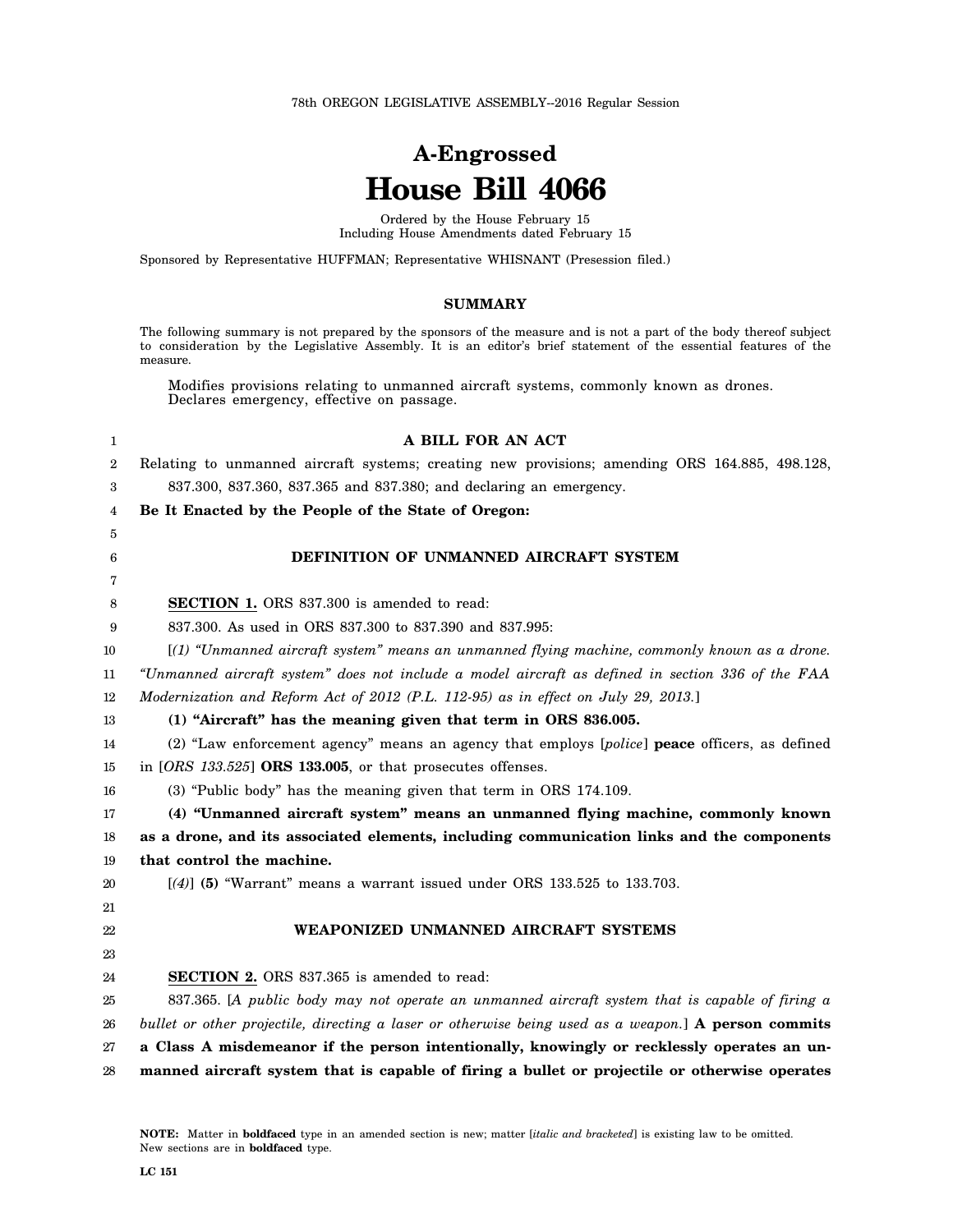| 1  | an unmanned aircraft system in a manner that causes the system to function as a dangerous             |
|----|-------------------------------------------------------------------------------------------------------|
| 2  | weapon as defined in ORS 161.015.                                                                     |
| 3  |                                                                                                       |
| 4  | UNMANNED AIRCRAFT SYSTEMS AND AIRCRAFT                                                                |
| 5  |                                                                                                       |
| 6  | SECTION 3. ORS 164.885 is amended to read:                                                            |
| 7  | 164.885. (1) A person commits the crime of endangering aircraft in the first degree if the person     |
| 8  | knowingly:                                                                                            |
| 9  | (a) Throws an object at, or drops an object upon, an aircraft;                                        |
| 10 | (b) Discharges a bow and arrow, gun, airgun or firearm at or toward an aircraft;                      |
| 11 | (c) Tampers with an aircraft or a part, system, machine or substance used to operate an aircraft      |
| 12 | in such a manner as to impair the safety, efficiency or operation of an aircraft without the consent  |
| 13 | of the owner, operator or possessor of the aircraft; or                                               |
| 14 | (d) Places, sets, arms or causes to be discharged a spring gun, trap, explosive device or explosive   |
| 15 | material with the intent of damaging, destroying or discouraging the operation of an aircraft.        |
| 16 | $(2)(a)$ Except as provided in paragraph (b) of this subsection, a person commits the crime of en-    |
| 17 | dangering aircraft in the second degree if the person knowingly possesses a firearm or deadly         |
| 18 | weapon in a restricted access area of a commercial service airport that has at least 2 million pas-   |
| 19 | senger boardings per calendar year.                                                                   |
| 20 | (b) Paragraph (a) of this subsection does not apply to a person authorized under federal law or       |
| 21 | an airport security program to possess a firearm or deadly weapon in a restricted access area.        |
| 22 | $(3)(a)$ Endangering aircraft in the first degree is a Class C felony.                                |
| 23 | (b) Endangering aircraft in the second degree is a Class A misdemeanor.                               |
| 24 | $(4)$ As used in this section[,]:                                                                     |
| 25 | (a) "Aircraft" does not include an unmanned aircraft system as defined in ORS 837.300.                |
| 26 | (b) "Restricted access area" means an area of a commercial service airport that is:                   |
| 27 | $[(a)]$ (A) Designated as restricted in the airport security program approved by the federal          |
| 28 | Transportation Security Administration; and                                                           |
| 29 | $[(b)]$ (B) Marked at points of entry with signs giving notice that access to the area is restricted. |
| 30 | SECTION 4. Section 5 of this 2016 Act is added to and made a part of ORS 837.300 to                   |
| 31 | 837.390.                                                                                              |
| 32 | SECTION 5. Reckless interference with aircraft; penalty. A person commits a Class A                   |
| 33 | violation if the person possesses or controls an unmanned aircraft system and recklessly              |
| 34 | causes the unmanned aircraft system to:                                                               |
| 35 | (1) Direct a laser at an aircraft while the aircraft is in the air;                                   |
| 36 | (2) Crash into an aircraft while the aircraft is in the air; or                                       |
| 37 | (3) Prevent the takeoff or landing of an aircraft.                                                    |
| 38 |                                                                                                       |
| 39 | USE OF UNMANNED AIRCRAFT SYSTEMS BY PUBLIC BODIES                                                     |
| 40 |                                                                                                       |
| 41 | SECTION 6. Section 7 of this 2016 Act is added to and made a part of ORS 837.300 to                   |
| 42 | 837.390.                                                                                              |
| 43 | SECTION 7. Policies and procedures for use of data. (1) A public body that operates an                |
| 44 | unmanned aircraft system shall establish policies and procedures for the use, storage, ac-            |
| 45 | cessing, sharing and retention of data, including but not limited to video and audio re-              |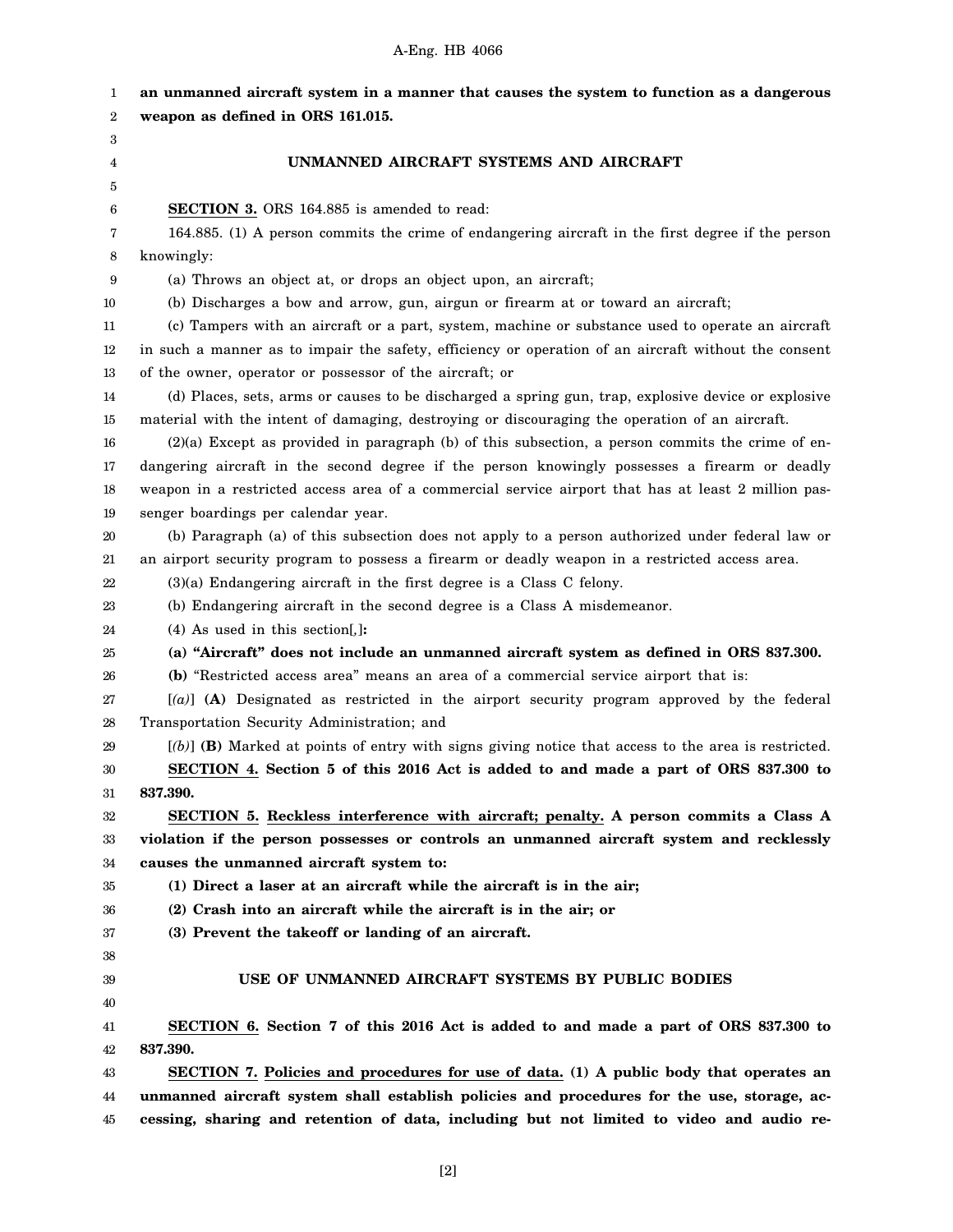|              | cordings, resulting from the operation of the unmanned aircraft system.                                 |
|--------------|---------------------------------------------------------------------------------------------------------|
| 1<br>2       | (2) The public body shall post the following information on the public body's website or                |
| 3            | otherwise make the following information available to the public:                                       |
| 4            | (a) The policies and procedures established under this section.                                         |
| 5            | (b) The text of ORS 192.501.                                                                            |
| 6            | (3) The policies and procedures established under this section must include:                            |
| 7            | (a) The length of time data will be retained by the public body.                                        |
| 8            | (b) Specifications for third party storage of data, including handling, security and access             |
| 9            | to the data by the third party.                                                                         |
| 10           | (c) A policy on disclosure of data through intergovernmental agreements.                                |
| 11           | <b>SECTION 8.</b> ORS 837.360 is amended to read:                                                       |
| 12           | 837.360. (1) A public body may not operate an unmanned aircraft system in the airspace over             |
| 13           | this state without registering the unmanned aircraft system with the Oregon Department of Avi-          |
| 14           | ation.                                                                                                  |
| 15           | (2) The Oregon Department of Aviation may impose a civil penalty of up to \$10,000 against a            |
|              | public body that violates subsection (1) of this section.                                               |
| 16           | (3) Evidence obtained by a public body through the use of an unmanned aircraft system in vio-           |
| 17           | lation of subsection (1) of this section is not admissible in any judicial or administrative proceeding |
| 18           | and may not be used to establish reasonable suspicion or probable cause to believe that an offense      |
| 19           | has been committed.                                                                                     |
| 20<br>$21\,$ | (4) The Oregon Department of Aviation shall establish a registry of unmanned aircraft systems           |
|              | operated by public bodies and may charge a fee sufficient to reimburse the department for the           |
| 22<br>23     | maintenance of the registry.                                                                            |
| 24           | (5) The Oregon Department of Aviation shall require the following information for registration          |
|              | of an unmanned aircraft system:                                                                         |
| 25           | (a) The name of the public body that owns or operates the unmanned aircraft system.                     |
| 26<br>27     | (b) The name and contact information of the individuals who operate the unmanned aircraft               |
| 28           | system.                                                                                                 |
| 29           | (c) Identifying information for the unmanned aircraft system as required by the department by           |
| $30\,$       | rule.                                                                                                   |
| 31           | (6) A public body that registers one or more unmanned aircraft systems under this section shall         |
| 32           | provide an annual report to the Oregon Department of Aviation that [summarizes]:                        |
| 33           | (a) <b>Summarizes</b> the frequency of use of the unmanned aircraft systems by the public body          |
| 34           | during the preceding calendar year; [and]                                                               |
| 35           | (b) <b>Summarizes</b> the purposes for which the unmanned aircraft systems have been used by the        |
| 36           | public body during the preceding calendar year[.]; and                                                  |
| 37           | (c) Indicates how the public can access the policies and procedures established under                   |
| 38           | section 7 of this 2016 Act.                                                                             |
| 39           | (7) The State Aviation Board may adopt all rules necessary for the registration of unmanned             |
| 40           | aircraft systems in Oregon that are consistent with federal laws and regulations.                       |
| 41           | SECTION 9. (1) Section 7 of this 2016 Act and the amendments to ORS 837.360 by section                  |
| 42           | 8 of this 2016 Act become operative on January 1, 2017.                                                 |
| 43           | (2) A public body may take any action before the operative date specified in subsection                 |
| 44           | (1) of this section that is necessary to enable the public body to exercise, on and after the           |
| 45           | operative date specified in subsection (1) of this section, all the duties, functions and powers        |
|              |                                                                                                         |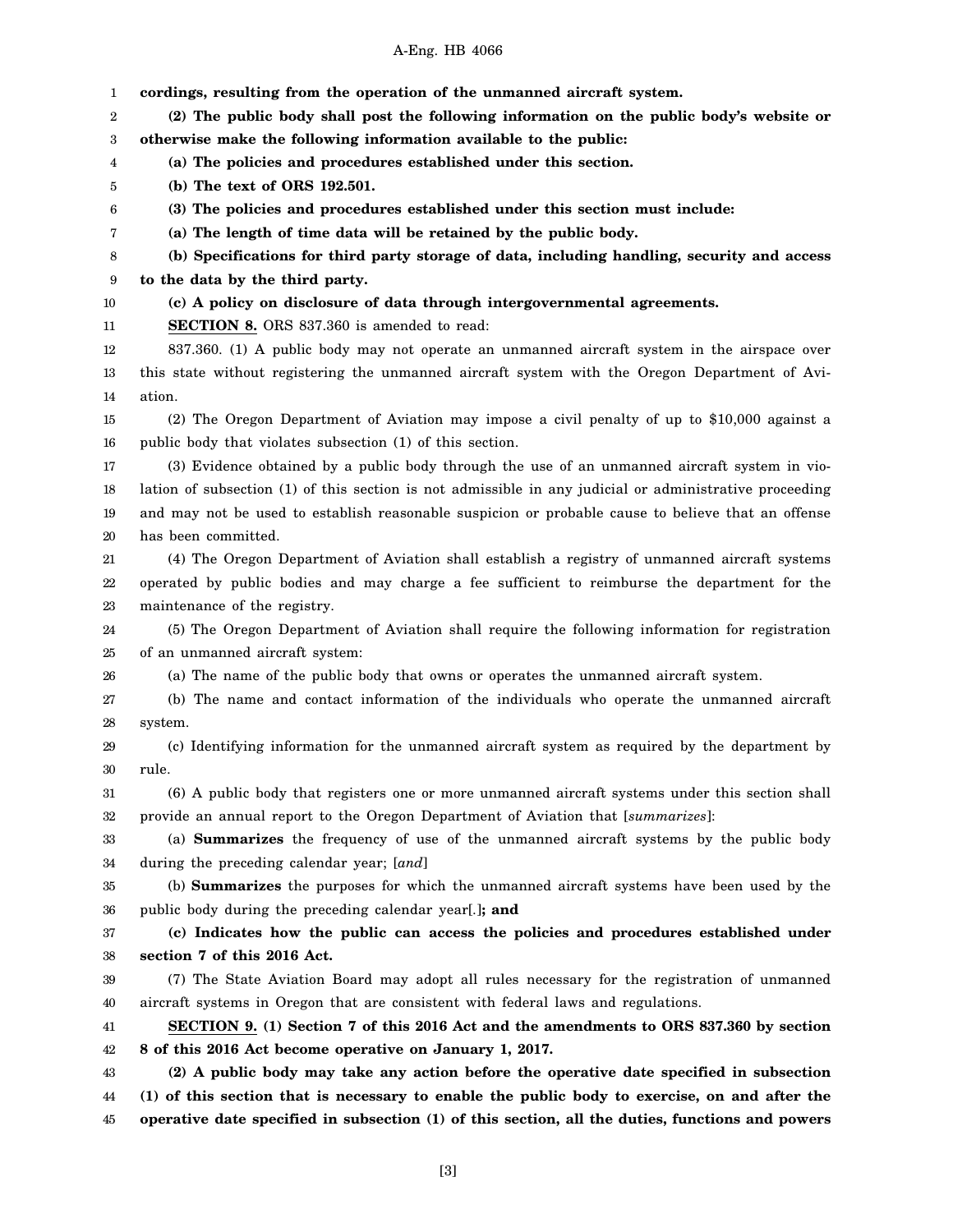| 1                | conferred on the public body by section 7 of this 2016 Act and the amendments to ORS 837.360          |
|------------------|-------------------------------------------------------------------------------------------------------|
| $\boldsymbol{2}$ | by section 8 of this 2016 Act.                                                                        |
| 3                |                                                                                                       |
| 4                | USE OF UNMANNED AIRCRAFT SYSTEM                                                                       |
| 5                | FOR COMMERCIAL PURPOSES                                                                               |
| 6                |                                                                                                       |
| 7                | <b>SECTION 10.</b> ORS 837.380 is amended to read:                                                    |
| 8                | 837.380. (1) Except as provided in subsection (2) of this section, a person who owns or lawfully      |
| 9                | occupies real property in this state may bring an action against any person or public body that op-   |
| 10               | erates an unmanned aircraft system that is flown over the property if:                                |
| 11               | (a) The operator of the unmanned aircraft system has flown the unmanned aircraft system over          |
| 12               | the property on at least one previous occasion; and                                                   |
| 13               | (b) The person notified the owner or operator of the unmanned aircraft system that the person         |
| 14               | did not want the unmanned aircraft system flown over the property.                                    |
| 15               | (2) A person may not bring an action under this section if:                                           |
| 16               | (a) The unmanned aircraft system is lawfully in the flight path for landing at an airport, airfield   |
| 17               | or runway[;] and                                                                                      |
| 18               | $[(b)]$ the unmanned aircraft system is in the process of taking off or landing[.]; or                |
| 19               | (b) The unmanned aircraft system is operated for commercial purposes in compliance                    |
| 20               | with authorization granted by the Federal Aviation Administration.                                    |
| 21               | (3) A prevailing plaintiff may recover treble damages for any injury to the person or the prop-       |
| 22               | erty by reason of a trespass by an unmanned aircraft system as described in this section, and may     |
| 23               | be awarded injunctive relief in the action.                                                           |
| 24               | (4) A prevailing plaintiff may recover attorney fees under ORS 20.080 if the amount pleaded in        |
| 25               | an action under this section is \$10,000 or less.                                                     |
| 26               | (5) The Attorney General, on behalf of the State of Oregon, may bring an action or claim for          |
| 27               | relief alleging nuisance or trespass arising from the operation of an unmanned aircraft system in the |
| 28               | airspace over this state. A court shall award reasonable attorney fees to the Attorney General if the |
| 29               | Attorney General prevails in an action under this section.                                            |
| 30               |                                                                                                       |
| 31               | CRITICAL INFRASTRUCTURE FACILITIES                                                                    |
| 32               |                                                                                                       |
| 33               | SECTION 11. Section 12 of this 2016 Act is added to and made a part of ORS 837.300 to                 |
| 34               | 837.390.                                                                                              |
| 35               | SECTION 12. (1) As used in this section, "critical infrastructure facility" means any of              |
| 36               | the following facilities, if completely enclosed by a fence or other physical barrier that is         |
| 37               | obviously designed to exclude intruders, or if marked with a sign conspicuously posted on the         |
| 38               | property that indicates that entry is forbidden:                                                      |
| 39               | (a) A petroleum or alumina refinery;                                                                  |
| 40               | (b) An electrical power generating facility, substation, switching station or electrical              |
| 41               | control center;                                                                                       |
| 42               | (c) A chemical, polymer or rubber manufacturing facility;                                             |
| 43               | (d) A water intake structure, water treatment facility, wastewater treatment plant or                 |
| 44               | pump station;                                                                                         |
| 45               | (e) A natural gas compressor station;                                                                 |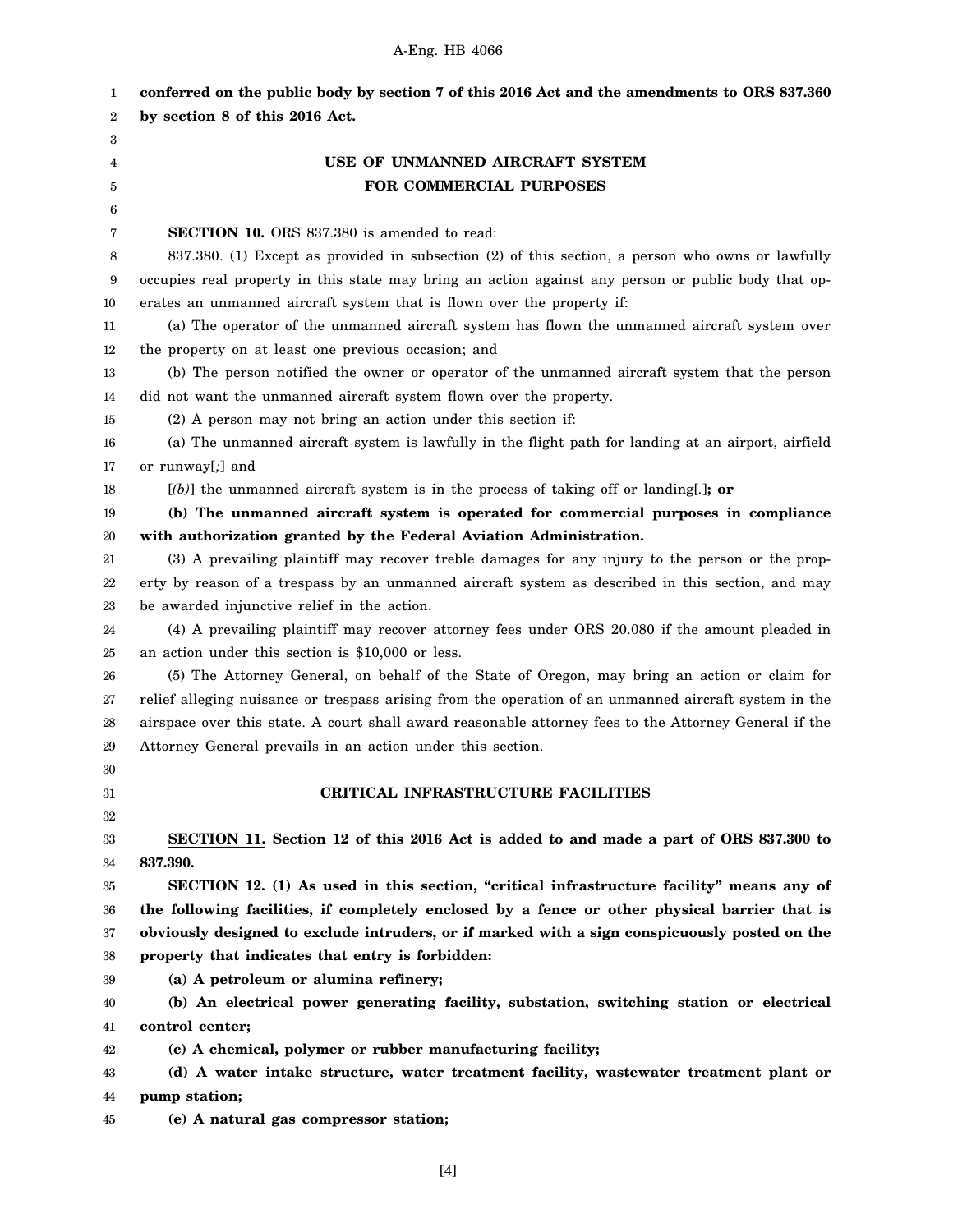| 1  | (f) A liquid natural gas terminal or storage facility;                                        |
|----|-----------------------------------------------------------------------------------------------|
| 2  | (g) A telecommunications central switching office;                                            |
| 3  | (h) A port, railroad switching yard, trucking terminal or other freight transportation        |
| 4  | facility;                                                                                     |
| 5  | (i) A gas processing plant, including a plant used in the processing, treatment or            |
| 6  | fractionation of natural gas;                                                                 |
| 7  | (j) A transmission facility used by a federally licensed radio or television station;         |
| 8  | (k) A steelmaking facility that uses an electric arc furnace to make steel;                   |
| 9  | (L) A dam that is classified as a high hazard by the Water Resources Department;              |
| 10 | (m) Any portion of an aboveground oil, gas or chemical pipeline that is enclosed by a         |
| 11 | fence or other physical barrier that is obviously designed to exclude intruders; or           |
| 12 | (n) A correctional facility or law enforcement facility.                                      |
| 13 | (2) Except as provided in subsection (3) of this section, a person commits a Class A vio-     |
| 14 | lation if the person intentionally or knowingly:                                              |
| 15 | (a) Operates an unmanned aircraft system over a critical infrastructure facility at an        |
| 16 | altitude not higher than 400 feet above ground level; or                                      |
| 17 | (b) Allows an unmanned aircraft system to make contact with a critical infrastructure         |
| 18 | facility, including any person or object on the premises of or within the facility.           |
| 19 | (3) This section does not apply to:                                                           |
| 20 | (a) The federal government.                                                                   |
| 21 | (b) A public body.                                                                            |
| 22 | (c) A law enforcement agency.                                                                 |
| 23 | (d) A person under contract with or otherwise acting under the direction or on behalf         |
| 24 | of the federal government, a public body or a law enforcement agency.                         |
| 25 | (e) An owner or operator of the critical infrastructure facility.                             |
| 26 | (f) A person who has the prior written consent of the owner or operator of the critical       |
| 27 | infrastructure facility.                                                                      |
| 28 | (g) The owner or occupant of the property on which the critical infrastructure facility       |
| 29 | is located.                                                                                   |
| 30 | (h) A person who has the prior written consent of the owner or occupant of the property       |
| 31 | on which the critical infrastructure facility is located.                                     |
| 32 | (i) A person operating an unmanned aircraft system for commercial purposes in compli-         |
| 33 | ance with authorization granted by the Federal Aviation Administration.                       |
| 34 |                                                                                               |
| 35 | <b>CONFORMING AMENDMENTS</b>                                                                  |
| 36 |                                                                                               |
| 37 | <b>SECTION 13.</b> ORS 498.128 is amended to read:                                            |
| 38 | 498.128. (1) The State Fish and Wildlife Commission shall adopt rules prohibiting the use of  |
| 39 | drones for the following purposes related to the pursuit of wildlife:                         |
| 40 | (a) Angling;                                                                                  |
| 41 | (b) Hunting;                                                                                  |
| 42 | (c) Trapping;                                                                                 |
| 43 | (d) Aiding angling, hunting or trapping through the use of drones to harass, track, locate or |
| 44 | scout wildlife; and                                                                           |
| 45 | (e) Interfering in the acts of a person who is lawfully angling, hunting or trapping.         |